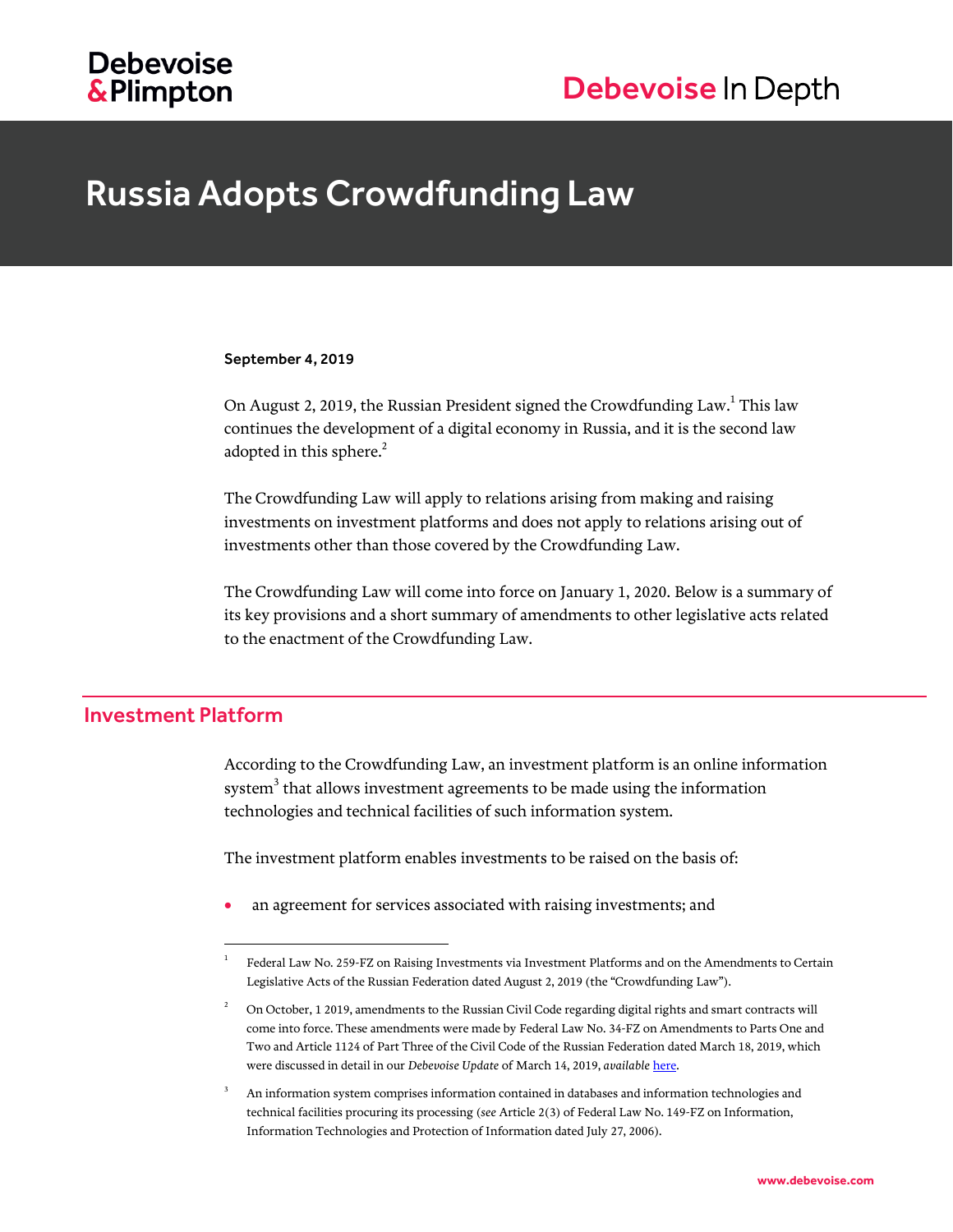

an agreement for services associated with support in investing.

These agreements are adhesion contracts and their terms and conditions are determined by the investment platform operator in the rules of the investment platform.

The investment platform has to keep a register of the agreements for services associated with raising investments, agreements for services associated with support in investing and investment agreements made via such platform.

# Investment Platform Operator

Access to the investment platform is provided by an investment platform operator, which is a business company incorporated in accordance with Russian laws organizing an environment for raising investments and included in the register of investment platform operators by the Central Bank of Russia.

The Crowdfunding Law sets forth the following requirements for investment platform operators:

- the investment platform operator must have at least RUB 5,000,000 of its own funds (capital);<sup>4</sup> and
- generally, the investment platform operator may not conduct any financial activity other than its main activity as operator. $^{\rm 5}$

The Crowdfunding Law also establishes restrictions in respect of persons entitled directly or indirectly, alone or in concert with other persons connected with them by trust management agreements, mandate agreements, partnership agreements and/or shareholders agreements, to control 10% or more of votes attached to the shares of an investment platform operator's charter capital. Such persons may not include:

• a legal entity:

l

<sup>4</sup> Calculated according to the procedure for exchanges and trading systems adopted by the Central Bank of Russia.

<sup>5</sup> However, the investment platform operator may conduct the following: 1) activity of an exchange or trading system; 2) clearing activity except for the activities of a clearing institution designated as a central counterparty; 3) brokerage activity; 4) dealer activity; 5) securities management; 6) depository activity; 7) maintenance of a share register; and 8) other types of financial activity, if so permitted by federal laws.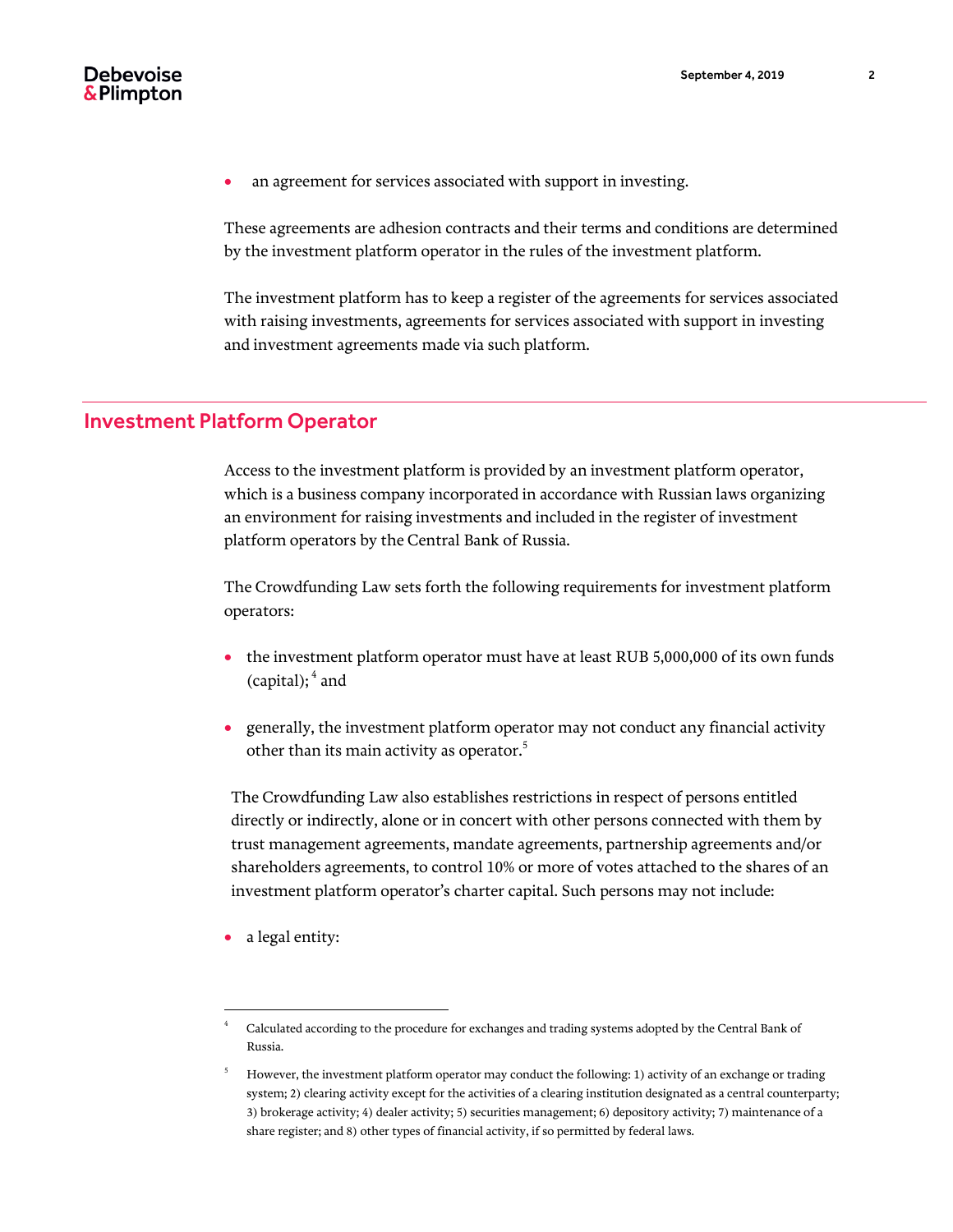- incorporated in jurisdictions or territories with no requirements for disclosure and provision of information on financial operations, which are listed by the Russian Ministry of Finance; or
- whose license for conducting the activities of a credit institution or a non-credit financial institution was cancelled/revoked for misconduct; and
- a natural person:
	- who has been administratively prohibited to occupy certain positions and the period of the administrative prohibition has not expired; or
	- who has unexpunged or outstanding convictions for economic crimes and crimes against the government, interests of state service or local government service.

The activities of investment platform operators will be under the control and supervision of the Central Bank of Russia. The Central Bank of Russia will have the power to audit investment platform operators, issue mandatory orders for rectification of violations and for prohibition of services associated with raising investments or with support in investing, and adopt regulations in this sphere.

#### Investment Platform Rules

The investment platform operator can conduct its activities for raising investments only upon disclosure of the investment platform rules on its website.

The Crowdfunding Law sets forth a list of provisions that must be included in the rules of any investment platform:

- the terms and conditions of the agreement for services associated with raising investments and agreement for services associated with support in investing and the procedure for entering into such agreements;
- the requirements for the participants of the investment platform;
- the procedure for accepting the investment proposal, etc.

In addition, the investment platform rules may contain any other provisions not contradictory to the Crowdfunding Law.

The investment platform operator may unilaterally modify the investment platform rules. As expressly stated in the law, such modification will not apply to the relations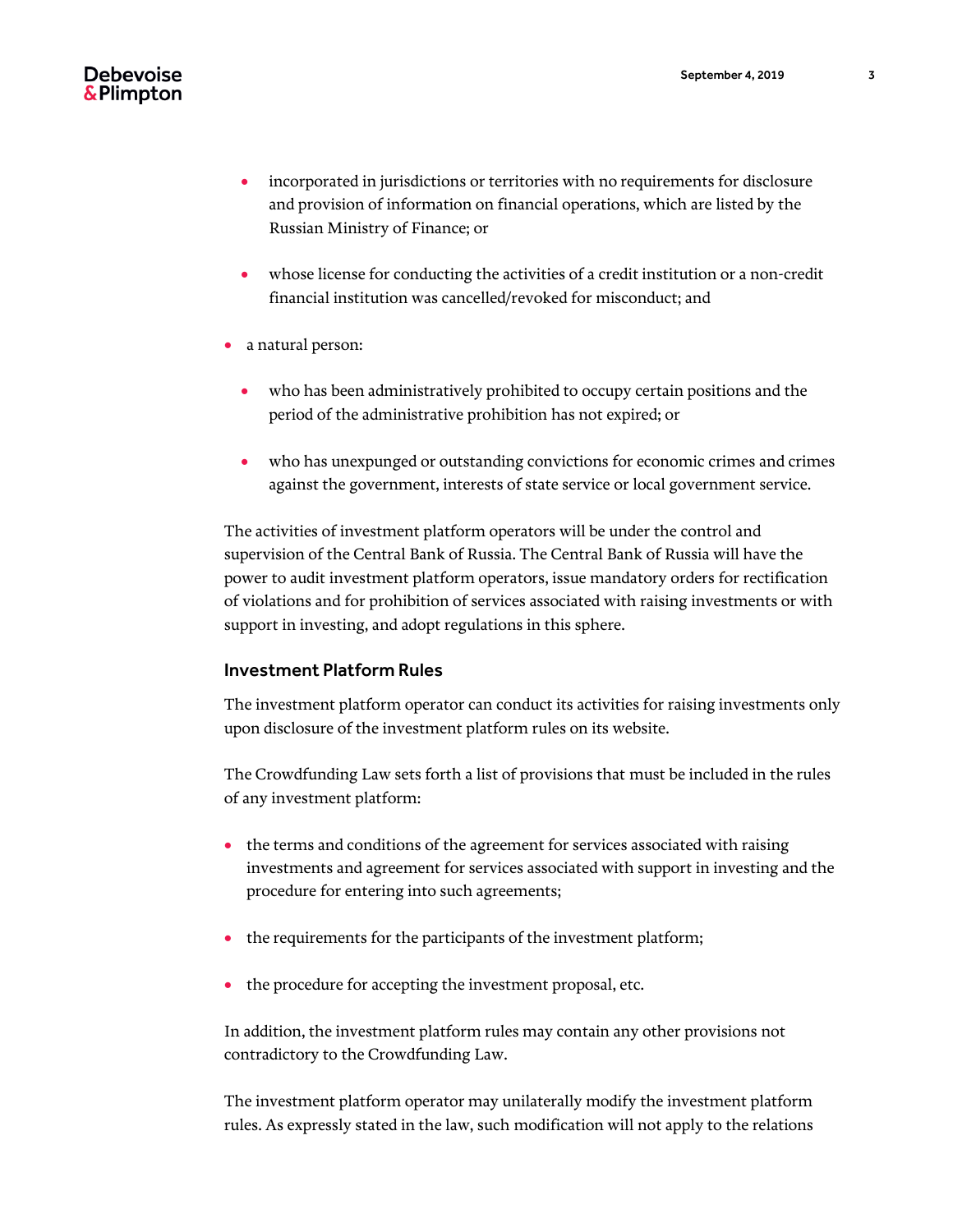between the investment platform participants and the investment platform operator that arose prior to the date of entry into force of such amendments.

#### Investor

For the purposes of the Crowdfunding Law, investors are natural persons (individuals)<sup>6</sup> or legal entities receiving the services of an investment platform operator associated with support in investing.

#### **Special Conditions for Investments Made by Natural Persons**

The Crowdfunding Law provides that the investment of an individual may not exceed RUB 600,000 during one calendar year provided that this limit applies to the aggregate investments of such individual, including on other investment platforms. This limit will not apply to:

- individuals who are sole entrepreneurs and/or individuals recognized as qualified investors, upon their application, by the investment platform operator pursuant to the Securities Market Law;<sup>7</sup> and
- individuals who acquire digital utility rights under investment agreements with a public joint stock company.

If such limit is exceeded, the investment platform operator, upon demand of such natural person, will be required to purchase from such natural person rights, securities and/or digital utility rights previously acquired on such investment platform in the amount exceeding the established limit.

#### Person Raising Investments

l

Pursuant to the Crowdfunding Law, a person that raises investments is a legal entity incorporated in accordance with Russian law or sole entrepreneur that receives the services of an investment platform operator associated with raising investments.

<sup>6</sup> Making investments on an investment platform by an individual does not require registration as a sole entrepreneur.

<sup>7</sup> Federal Law No. 39-FZ on the Securities Market dated April 22, 1996 (as amended, the "Securities Market Law").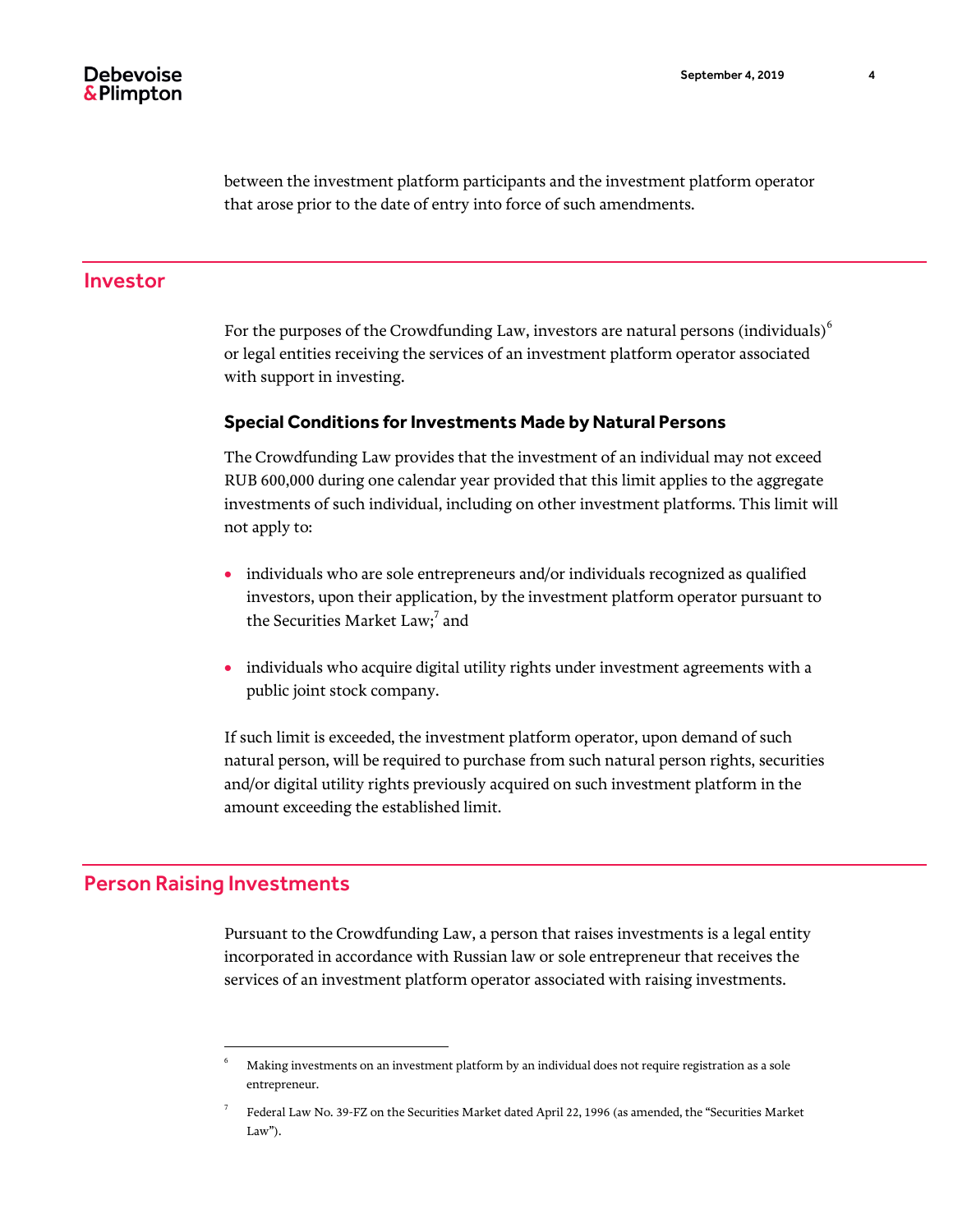The Crowdfunding Law limits the scope of persons that can raise investments. Such persons, their controlling persons $^8$  and/or their chief executive officer cannot raise investments if they:

- are designated as an entity or individual involved in extremist activity, terrorism or proliferation of weapons of mass destruction; or
- do not fall within the requirements established by the investment platform rules.

A legal entity cannot be a person that raises investments if:

- the controlling persons of such legal entity and/or its chief executive officer have unexpunged or outstanding convictions for economic offences and offences against the government, interests of state service or local government service;
- the chief executive officer of such legal entity has been administratively prohibited from occupying certain positions and the period of the administrative prohibition has not expired; or
- bankruptcy proceedings have been commenced in respect of such legal entity.

#### **Limits on Raising Investments**

The Crowdfunding Law provides that a company may raise investments worth not more than RUB 1,000,000,000 on any investment platforms during one calendar year. Such limit does not apply to public joint stock companies that raise investments by selling digital utility rights to investors.

In addition, if investments are made on the investment platform in the form of acquisitions of issued securities, such securities may be offered only by way of closed subscription in compliance with the requirements of the Securities Market Law.

## Procedure and Forms of Investments

l

Investments on the investment platform can be made by way of:

<sup>8</sup> The controlling person is a person entitled to manage, directly or indirectly (through controlled entities), by virtue of their interest in the controlled entity and/or pursuant to a trust management agreement, partnership agreement, mandate agreement, shareholders agreement and/or any other agreement on the exercise of rights attached to shares/interests in the controlled entity, more than 50% of votes in the governing body of the controlled entity or to nominate/elect the sole executive body and/or more than 50% of members of the collective executive body of the controlled entity (Article 2 of the Securities Market Law).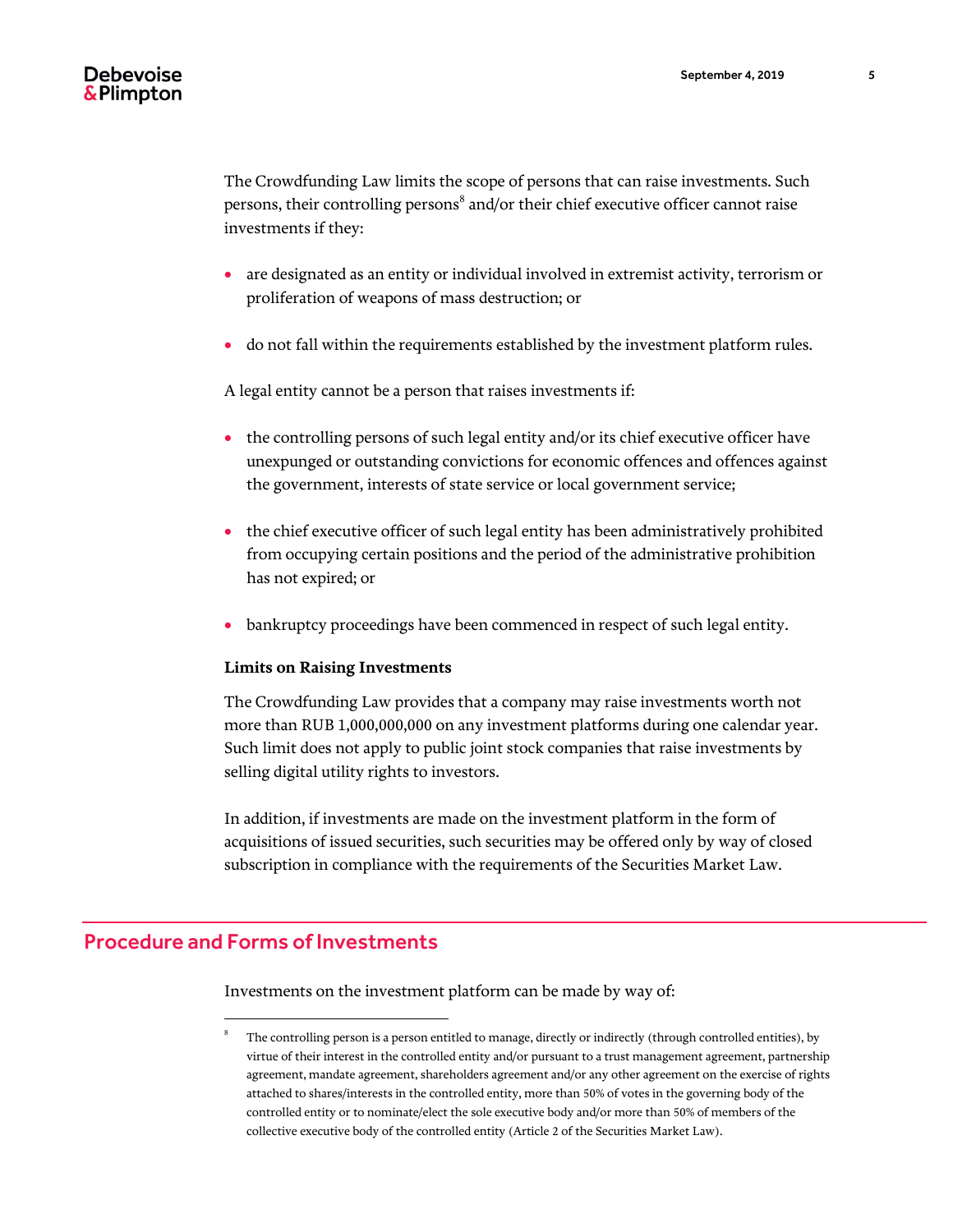

- lending of funds;
- acquisition of issuable securities offered via the investment platform; and
- acquisition of digital utility rights.

The investment agreements will be made in writing between an investor and person raising investments with the assistance of the investment platform's infrastructure, through acceptance of an investment offer of a person raising investments with subsequent transfer of the funds provided by investors to the bank account of the person raising investments. The investment agreements will be deemed to have been executed upon the completed transfer of the investors' funds from the nominal account of the investment platform operator to the bank account of the person raising investments.

# Digital Utility Rights

The Crowdfunding Law provides that digital utility rights (the first type of digital rights stipulated by Article 141 $^{\rm 1}$  of the Russian Civil Code and directly named in the law) can be acquired, sold or exercised on an investment platform satisfying the requirements set out in the Crowdfunding Law. Digital utility rights include:

- the right to demand transfer of things;
- the right to demand transfer of exclusive rights to intellectual property and/or rights to use intellectual property; and
- the right to demand performance of works and/or provision of services.

However, digital utility rights may not constitute a right to demand property:

- subject to state registration; and/or
- transactions with which are subject to state registration or notary certification.

The rights will be considered utility rights if they were originated as digital rights pursuant to a contract for the purchase of a digital utility right made with the assistance of an investment platform.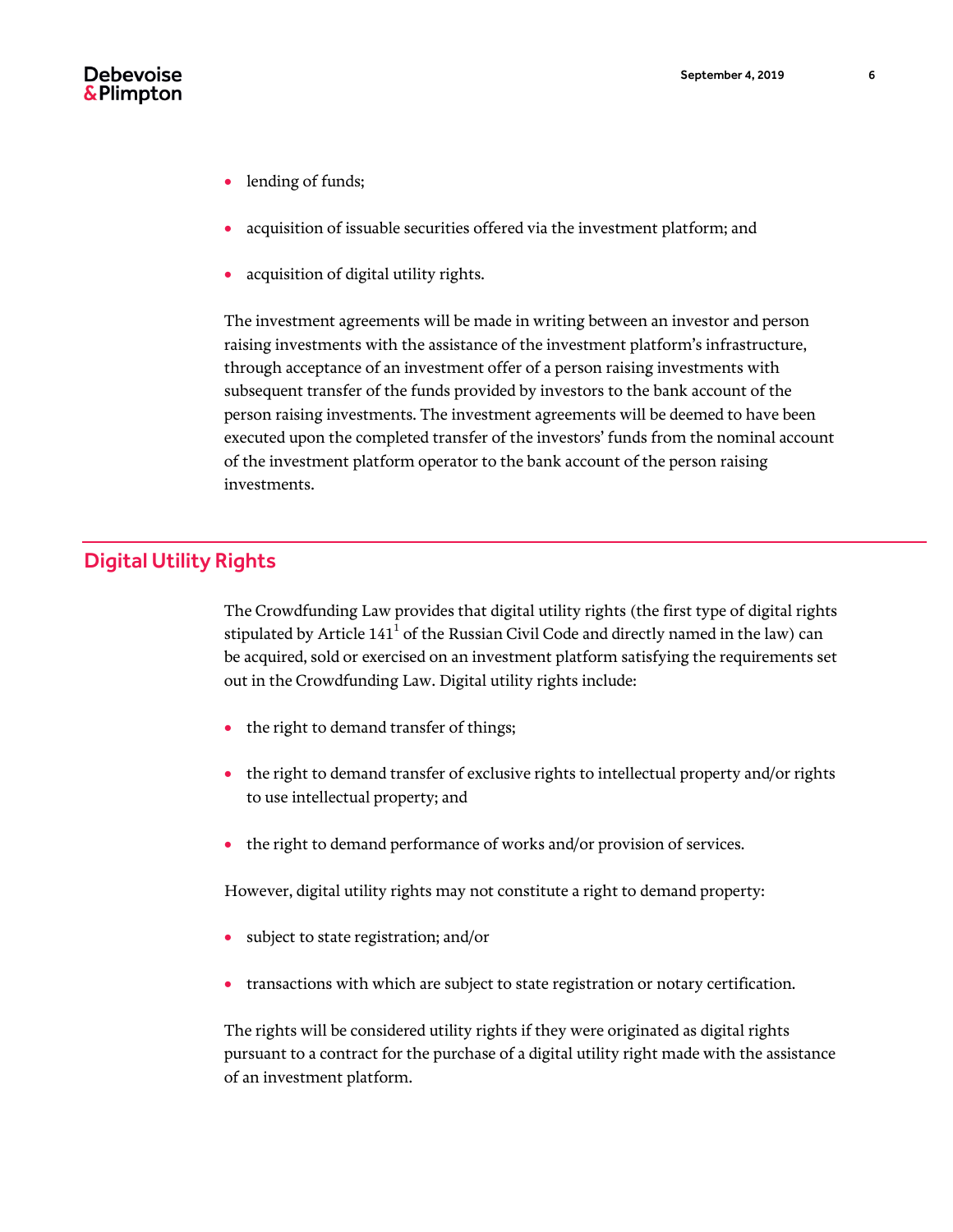The scope and the exercise conditions for such digital utility rights will be determined by the person raising investments in accordance with the rules of the investment platform. Any change of the scope and/or the exercise conditions will not be permitted after the investment offer to purchase such digital utility rights has been made.

A digital utility right can be created, exercised or transferred only on the investment platform. A digital utility right is initially created by its first acquirer, transferred from one person to another and/or terminated upon a respective entry being made by the investment platform in accordance with its rules. Upon the termination of the obligation underlying the right which is a digital utility right, the investment platform will make an entry as to the termination of such rights.

The Crowdfunding Law specifically provides that digital utility rights can be recorded by a depository.

# Digital Certificate

The Crowdfunding Law introduces a new type of securities—a digital certificate. A digital certificate is a non-issuable, uncertificated security without a nominal value certifying that its holder has a digital utility right which can be managed by a depository. The digital certificate entitles its holder to demand that the depository provide services related to the exercise of the relevant digital utility right and/or disposal of such right.

Upon the issuance of a digital certificate, an entry is made to the securities (depo) account of the acquirer as to the withdrawal of the digital utility rights attached to such certificate. The holder of the certificate will be treated as the holder of the related digital utility right.

When recording the digital utility rights of an investment platform, the depository is required to separate records of digital utility rights in respect of which digital certificates have been issued from other digital utility rights held by the depository and its depositors.

# Transitional Provisions

Under the Crowdfunding Law, after January 1, 2020, the raising of investments with the assistance of an investment platform can be conducted only by persons included in the register of investment platform operators.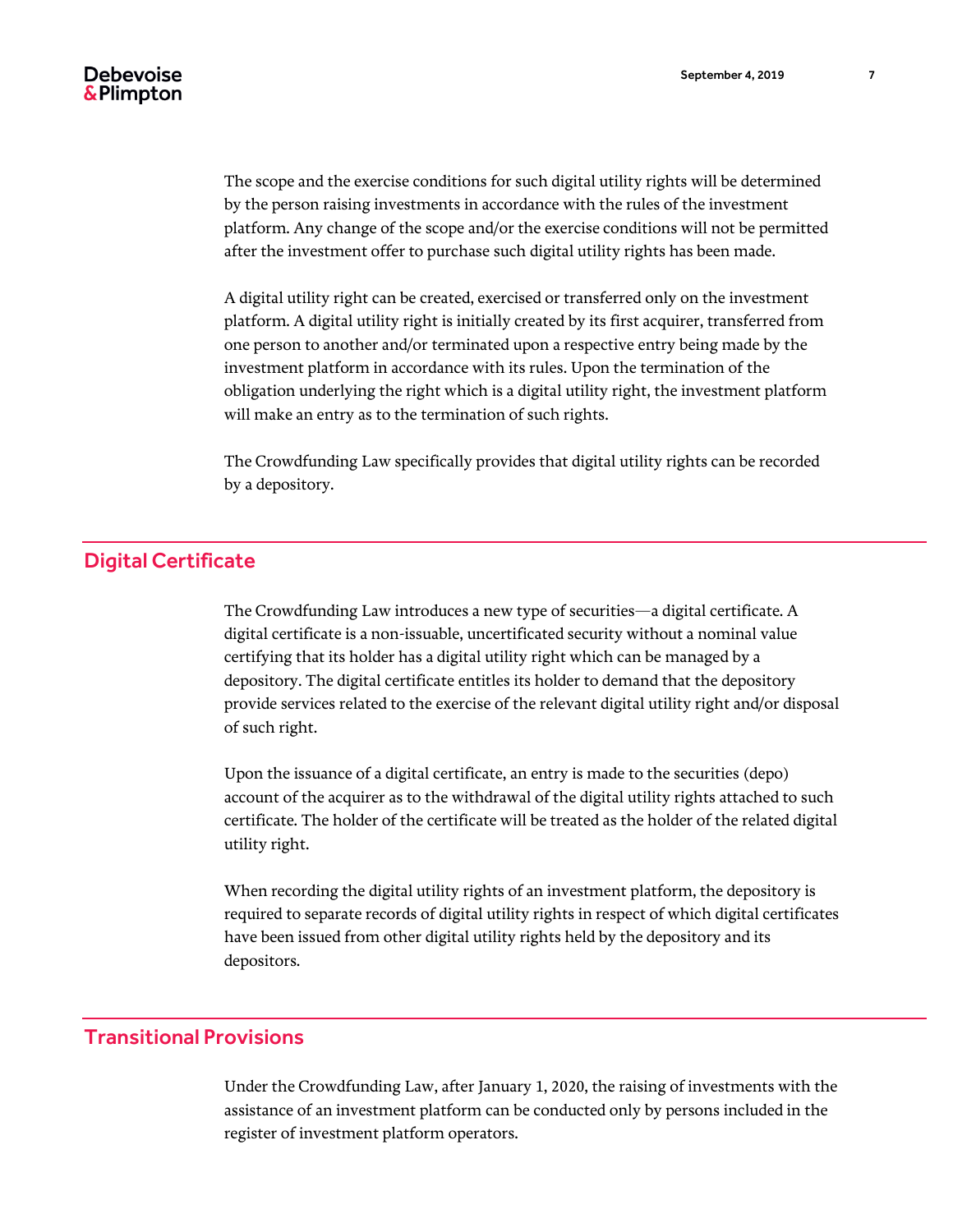However, the Crowdfunding Law contains transitional provisions under which the above requirement does not apply to organizations conducting the activity stipulated by the Crowdfunding Law as of January 1, 2020. Such organizations will be required to ensure compliance with the new requirements of the Crowdfunding Law and federal laws amended by the Crowdfunding Law by July 1, 2020.

## Amendments to Applicable Laws

The Crowdfunding Law provides for amendments to certain legislative acts implementing the new rules contained in it.

A significant number of amendments are made to the Securities Market Law, specifically, to the effect that:

- recording of digital rights can be conducted by a depository on securities (depo) accounts and such digital rights will be evidenced by an extract issued by the depository;
- a digital right evidenced by an entry to the securities (depo) account will be deemed held by the holder of such securities (depo) account; the depository will exercise the digital rights as instructed by the deponent, manage such rights and may encumber those rights in the information system without involvement of any third party;
- in the event of transfer of digital rights recorded on a securities (depo) account in the information system, such rights must be withdrawn from the respective account in accordance with the rules of depository operations on the date when the depository learned or should have learned of such transfer;
- liability of the depository for any damages caused by wrongful disposal of digital rights may be limited by contract if such damages were suffered by the deponent due to third-party misconduct;
- issuable securities can be issued by closed subscription to investors that are participants of an investment platform; issuance of non-public joint stock company's shares or additional shares offered by closed subscription on an investment platform can be registered by a registrar; and
- payment for securities offered on an investment platform will be made in cash from the nominal account opened by the investment platform operator.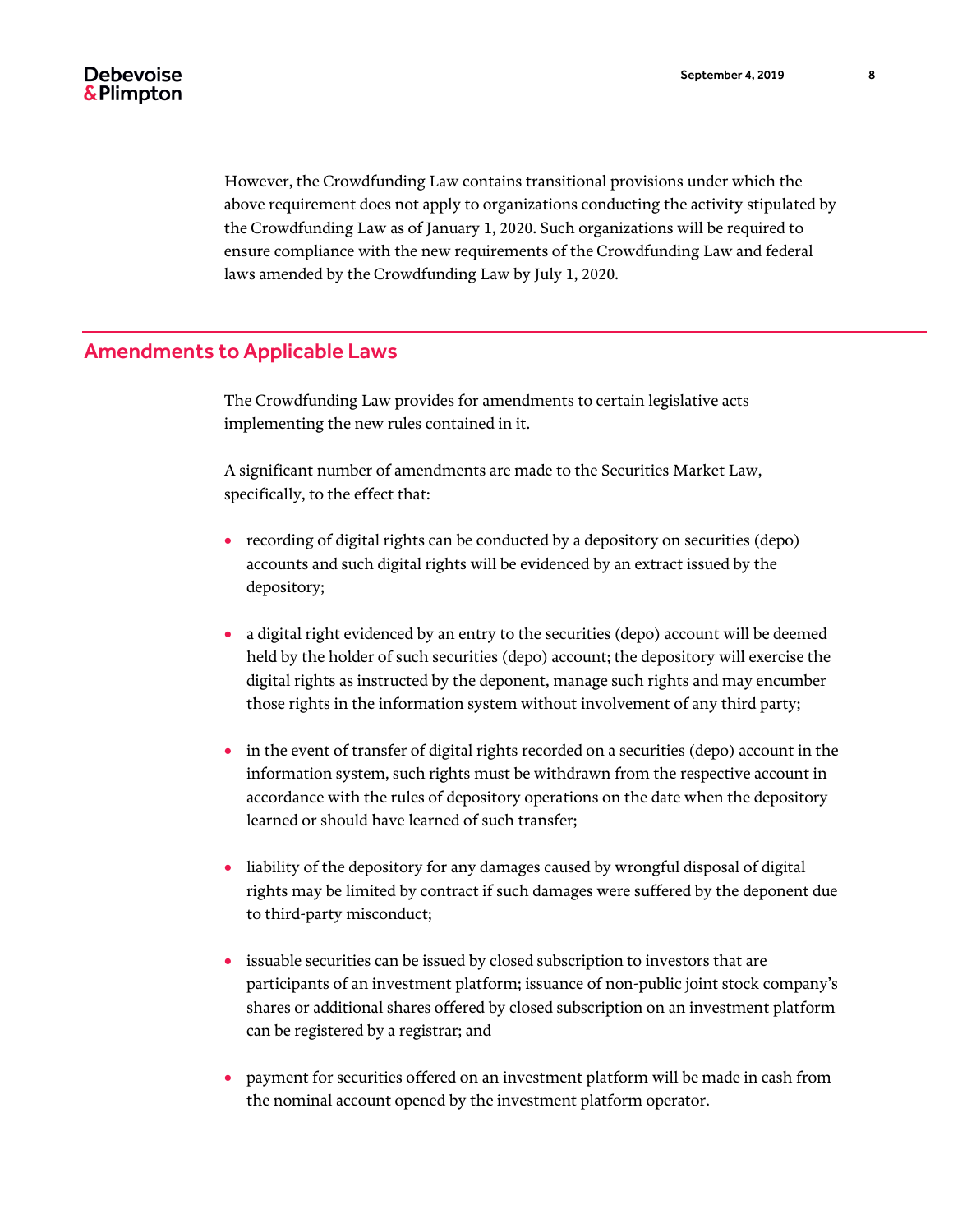The amendments to the Law on Advertising $^{\rm 9}$  provide that:

- advertisement of services associated with support in investing rendered by an investment platform must contain:
	- a website address where information is disclosed by the investment platform operator; and
	- a cautionary statement to the effect that making investment agreements on an investment platform is a high-risk activity that could lead to the loss of all funds invested; and
- no advertising is allowed related to raising investments on an investment platform in the following forms:
	- lending of funds;

l

- acquisition of offered securities of a non-public joint stock company or issuable securities convertible into shares of a non-public joint stock company; or
- acquisition of digital utility rights.

In addition, investment platform operators will be designated as organizations operating with monetary funds or other property under the AML Law, $^{10}$  which impose a number of obligations on them to comply with the AML Law requirements, e.g., identification of clients and submission of information about clients' transactions and their beneficiaries to the Russian Federal Financial Monitoring Service (Rosfinmonitoring) upon its request, as well as the freezing of assets or other property in accordance with the grounds set out in the AML Law.

\* \* \*

Please do not hesitate to contact us with any questions.

<sup>9</sup> Federal Law No. 38-FZ on Advertising dated March 13, 2006 (as amended, the "Law on Advertising").

<sup>10</sup> Federal Law No. 115-FZ on Countering the Legalization of Illegal Earnings (Money Laundering) and Financing of Terrorism dated August 7, 2001 (as amended, the "AML Law").